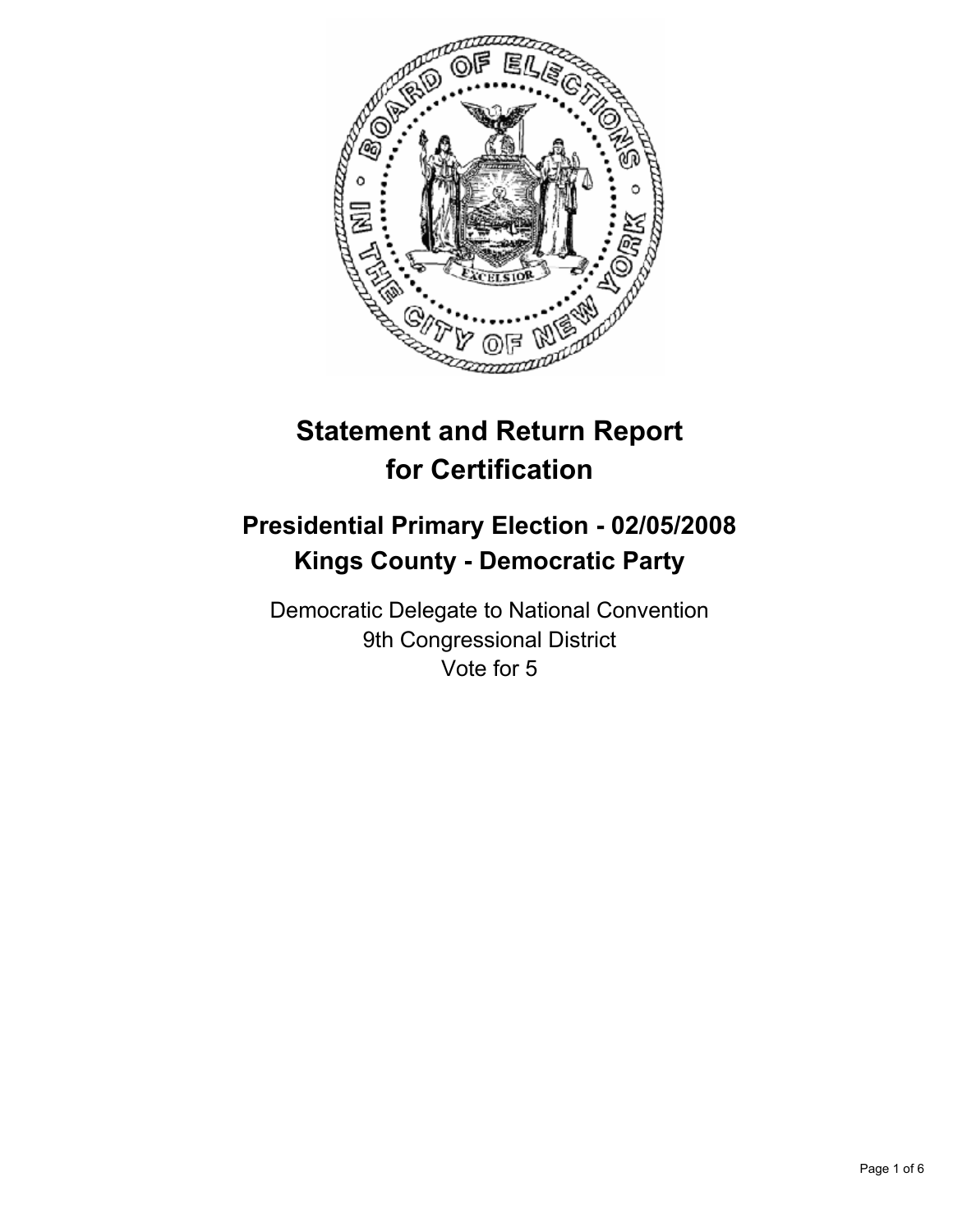

| <b>Assembly District 41</b>                        |        |
|----------------------------------------------------|--------|
| <b>EMERGENCY</b>                                   | 94     |
| ABSENTEE/MILITARY                                  | 140    |
| FEDERAL                                            | 25     |
| <b>AFFIDAVIT</b>                                   | 60     |
| JAMES CONIGLIARO (M) - PLEDGED TO SUPPORT CLINTON  | 2,277  |
| CATHERINE T NOLAN (F) - PLEDGED TO SUPPORT CLINTON | 2,350  |
| MITCHELL PARTNOW (M) - PLEDGED TO SUPPORT CLINTON  | 2,296  |
| MELINDA KATZ (F) - PLEDGED TO SUPPORT CLINTON      | 2,450  |
| MAF UDDIN (M) - PLEDGED TO SUPPORT CLINTON         | 2,074  |
| HERBERT M LIEBMANN (M) - PLEDGED TO SUPPORT OBAMA  | 889    |
| MARIE J WILLIAMS (F) - PLEDGED TO SUPPORT OBAMA    | 815    |
| NORMAN E ROSENTHAL (M) - PLEDGED TO SUPPORT OBAMA  | 868    |
| JOANNA MACK (F) - PLEDGED TO SUPPORT OBAMA         | 802    |
| <b>Total Votes</b>                                 | 14,821 |
| <b>Assembly District 44</b>                        |        |
| <b>EMERGENCY</b>                                   | 4      |
| ABSENTEE/MILITARY                                  | 17     |
| <b>FEDERAL</b>                                     | 3      |
| <b>AFFIDAVIT</b>                                   | 6      |
| JAMES CONIGLIARO (M) - PLEDGED TO SUPPORT CLINTON  | 216    |
| CATHERINE T NOLAN (F) - PLEDGED TO SUPPORT CLINTON | 217    |
| MITCHELL PARTNOW (M) - PLEDGED TO SUPPORT CLINTON  | 220    |
| MELINDA KATZ (F) - PLEDGED TO SUPPORT CLINTON      | 235    |
| MAF UDDIN (M) - PLEDGED TO SUPPORT CLINTON         | 198    |
| HERBERT M LIEBMANN (M) - PLEDGED TO SUPPORT OBAMA  | 127    |
| MARIE J WILLIAMS (F) - PLEDGED TO SUPPORT OBAMA    | 113    |
| NORMAN E ROSENTHAL (M) - PLEDGED TO SUPPORT OBAMA  | 128    |
| JOANNA MACK (F) - PLEDGED TO SUPPORT OBAMA         | 112    |
| <b>Total Votes</b>                                 | 1,566  |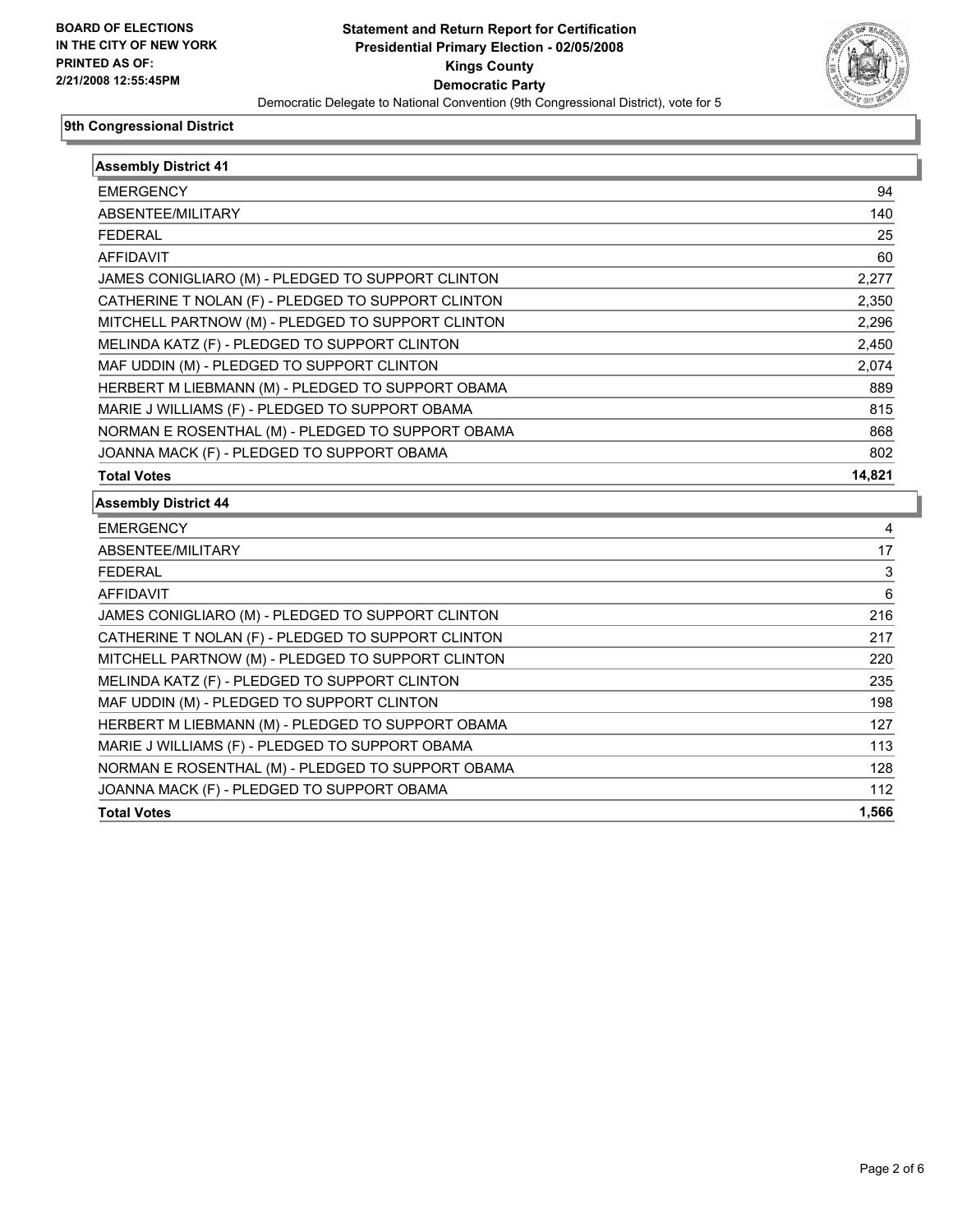

| <b>Assembly District 45</b>                        |        |
|----------------------------------------------------|--------|
| <b>EMERGENCY</b>                                   | 14     |
| ABSENTEE/MILITARY                                  | 162    |
| <b>FEDERAL</b>                                     | 38     |
| <b>AFFIDAVIT</b>                                   | 51     |
| JAMES CONIGLIARO (M) - PLEDGED TO SUPPORT CLINTON  | 2,209  |
| CATHERINE T NOLAN (F) - PLEDGED TO SUPPORT CLINTON | 2,290  |
| MITCHELL PARTNOW (M) - PLEDGED TO SUPPORT CLINTON  | 2,271  |
| MELINDA KATZ (F) - PLEDGED TO SUPPORT CLINTON      | 2,395  |
| MAF UDDIN (M) - PLEDGED TO SUPPORT CLINTON         | 2,060  |
| HERBERT M LIEBMANN (M) - PLEDGED TO SUPPORT OBAMA  | 850    |
| MARIE J WILLIAMS (F) - PLEDGED TO SUPPORT OBAMA    | 778    |
| NORMAN E ROSENTHAL (M) - PLEDGED TO SUPPORT OBAMA  | 848    |
| JOANNA MACK (F) - PLEDGED TO SUPPORT OBAMA         | 758    |
| <b>Total Votes</b>                                 | 14,459 |
| <b>Assembly District 46</b>                        |        |
| <b>EMERGENCY</b>                                   | 0      |
| ABSENTEE/MILITARY                                  | 2      |
| <b>FEDERAL</b>                                     | 0      |
| <b>AFFIDAVIT</b>                                   | 0      |
| JAMES CONIGLIARO (M) - PLEDGED TO SUPPORT CLINTON  | 23     |
| CATHERINE T NOLAN (F) - PLEDGED TO SUPPORT CLINTON | 23     |
| MITCHELL PARTNOW (M) - PLEDGED TO SUPPORT CLINTON  | 23     |
| MELINDA KATZ (F) - PLEDGED TO SUPPORT CLINTON      | 24     |
|                                                    | 21     |
| MAF UDDIN (M) - PLEDGED TO SUPPORT CLINTON         |        |
| HERBERT M LIEBMANN (M) - PLEDGED TO SUPPORT OBAMA  | 6      |
| MARIE J WILLIAMS (F) - PLEDGED TO SUPPORT OBAMA    | 7      |
| NORMAN E ROSENTHAL (M) - PLEDGED TO SUPPORT OBAMA  | 6      |
| JOANNA MACK (F) - PLEDGED TO SUPPORT OBAMA         | 6      |

**Total Votes 139**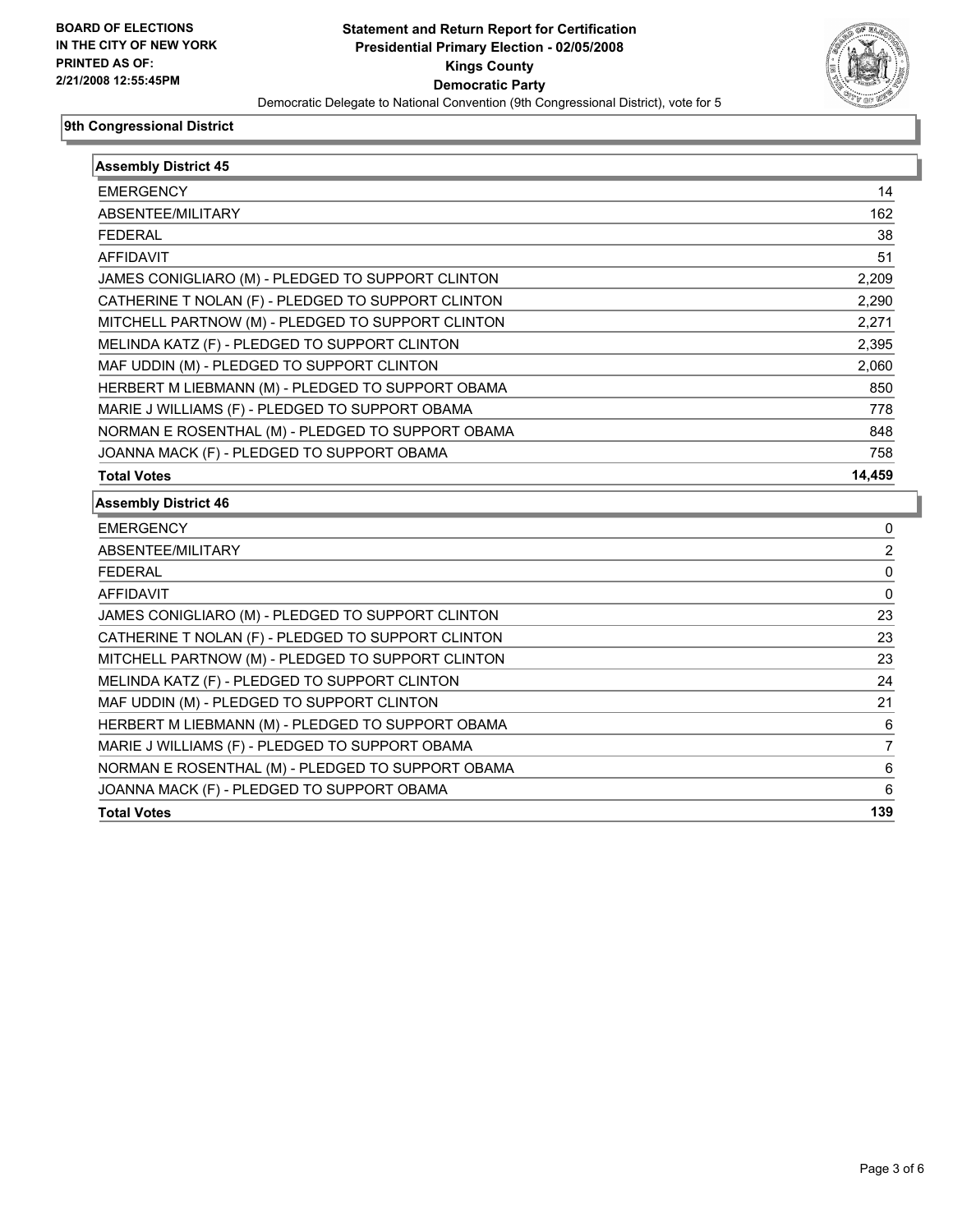

| <b>Assembly District 47</b>                        |       |
|----------------------------------------------------|-------|
| <b>EMERGENCY</b>                                   | 0     |
| ABSENTEE/MILITARY                                  | 0     |
| <b>FEDERAL</b>                                     | 0     |
| <b>AFFIDAVIT</b>                                   | 0     |
| JAMES CONIGLIARO (M) - PLEDGED TO SUPPORT CLINTON  | 39    |
| CATHERINE T NOLAN (F) - PLEDGED TO SUPPORT CLINTON | 40    |
| MITCHELL PARTNOW (M) - PLEDGED TO SUPPORT CLINTON  | 39    |
| MELINDA KATZ (F) - PLEDGED TO SUPPORT CLINTON      | 41    |
| MAF UDDIN (M) - PLEDGED TO SUPPORT CLINTON         | 36    |
| HERBERT M LIEBMANN (M) - PLEDGED TO SUPPORT OBAMA  | 10    |
| MARIE J WILLIAMS (F) - PLEDGED TO SUPPORT OBAMA    | 8     |
| NORMAN E ROSENTHAL (M) - PLEDGED TO SUPPORT OBAMA  | 11    |
| JOANNA MACK (F) - PLEDGED TO SUPPORT OBAMA         | 7     |
| <b>Total Votes</b>                                 | 231   |
| <b>Assembly District 48</b>                        |       |
| <b>EMERGENCY</b>                                   | 0     |
| ABSENTEE/MILITARY                                  | 44    |
| <b>FEDERAL</b>                                     | 5     |
| <b>AFFIDAVIT</b>                                   | 5     |
| JAMES CONIGLIARO (M) - PLEDGED TO SUPPORT CLINTON  | 366   |
| CATHERINE T NOLAN (F) - PLEDGED TO SUPPORT CLINTON | 384   |
| MITCHELL PARTNOW (M) - PLEDGED TO SUPPORT CLINTON  | 384   |
| MELINDA KATZ (F) - PLEDGED TO SUPPORT CLINTON      | 411   |
| MAF UDDIN (M) - PLEDGED TO SUPPORT CLINTON         | 345   |
| HERBERT M LIEBMANN (M) - PLEDGED TO SUPPORT OBAMA  | 179   |
| MARIE J WILLIAMS (F) - PLEDGED TO SUPPORT OBAMA    | 147   |
| NORMAN E ROSENTHAL (M) - PLEDGED TO SUPPORT OBAMA  | 175   |
| JOANNA MACK (F) - PLEDGED TO SUPPORT OBAMA         | 145   |
| <b>Total Votes</b>                                 | 2,536 |
|                                                    |       |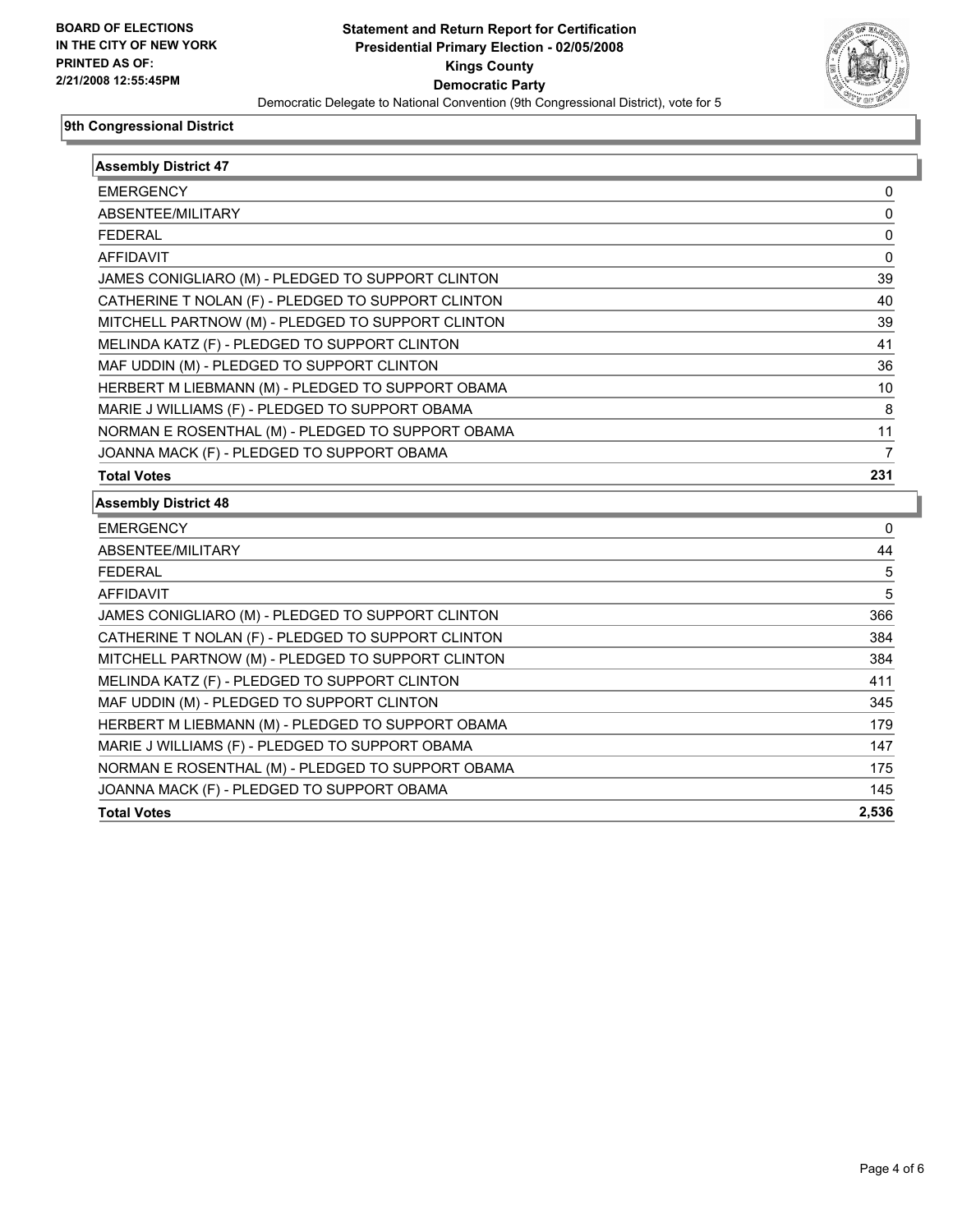

| <b>Assembly District 59</b>                        |        |
|----------------------------------------------------|--------|
| <b>EMERGENCY</b>                                   | 51     |
| ABSENTEE/MILITARY                                  | 112    |
| <b>FEDERAL</b>                                     | 13     |
| <b>AFFIDAVIT</b>                                   | 42     |
| JAMES CONIGLIARO (M) - PLEDGED TO SUPPORT CLINTON  | 1,815  |
| CATHERINE T NOLAN (F) - PLEDGED TO SUPPORT CLINTON | 1,888  |
| MITCHELL PARTNOW (M) - PLEDGED TO SUPPORT CLINTON  | 1,992  |
| MELINDA KATZ (F) - PLEDGED TO SUPPORT CLINTON      | 1,889  |
| MAF UDDIN (M) - PLEDGED TO SUPPORT CLINTON         | 1,624  |
| HERBERT M LIEBMANN (M) - PLEDGED TO SUPPORT OBAMA  | 636    |
| MARIE J WILLIAMS (F) - PLEDGED TO SUPPORT OBAMA    | 577    |
| NORMAN E ROSENTHAL (M) - PLEDGED TO SUPPORT OBAMA  | 611    |
| JOANNA MACK (F) - PLEDGED TO SUPPORT OBAMA         | 585    |
| <b>Total Votes</b>                                 | 11,617 |
|                                                    |        |